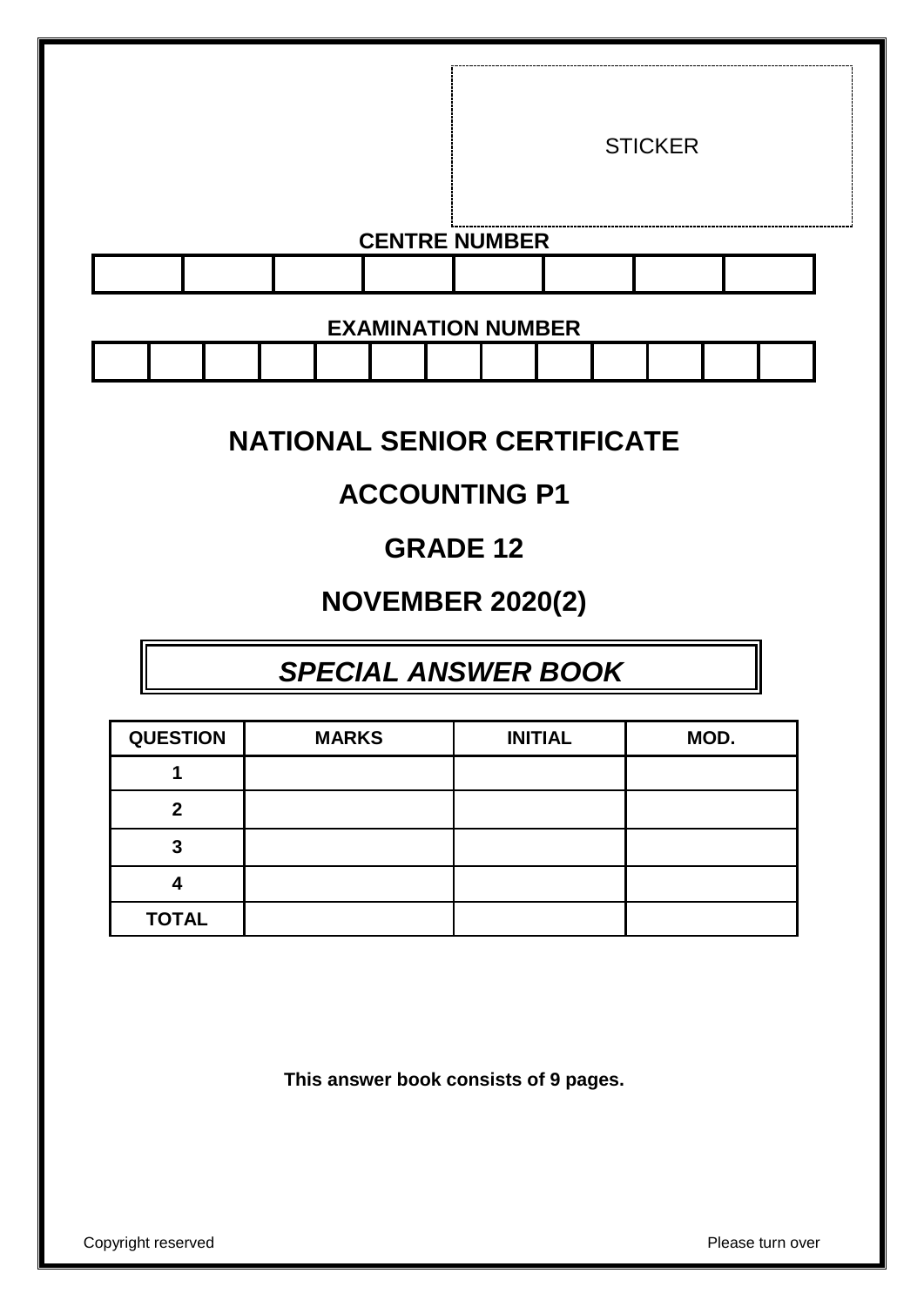## **QUESTION 1**

| (i) Calculate: Carrying value of the vehicle on hand on 1 March 2020 |               |
|----------------------------------------------------------------------|---------------|
| <b>Workings</b>                                                      | <b>Answer</b> |
|                                                                      |               |
|                                                                      |               |
|                                                                      |               |
| Calculate: Depreciation on vehicles for the year<br>(ii)             |               |
| <b>Workings</b>                                                      | <b>Answer</b> |
|                                                                      |               |
|                                                                      |               |
|                                                                      |               |
|                                                                      |               |
|                                                                      |               |
|                                                                      |               |
|                                                                      |               |
| <b>Calculate: Carrying value of equipment sold</b><br>(iii)          |               |
| <b>Workings</b>                                                      | <b>Answer</b> |
|                                                                      |               |
|                                                                      |               |
|                                                                      |               |
|                                                                      |               |
|                                                                      |               |
|                                                                      |               |
|                                                                      |               |

| <b>Answer</b> | <b>Workings</b> |
|---------------|-----------------|
|               |                 |
|               |                 |
|               |                 |
|               |                 |
|               |                 |

| Workings | <b>Answer</b> |
|----------|---------------|
|          |               |
|          |               |
|          |               |
|          |               |
|          |               |
|          |               |

**NOTE:** The relevant figures calculated above must be transferred to the Statement of Comprehensive Income.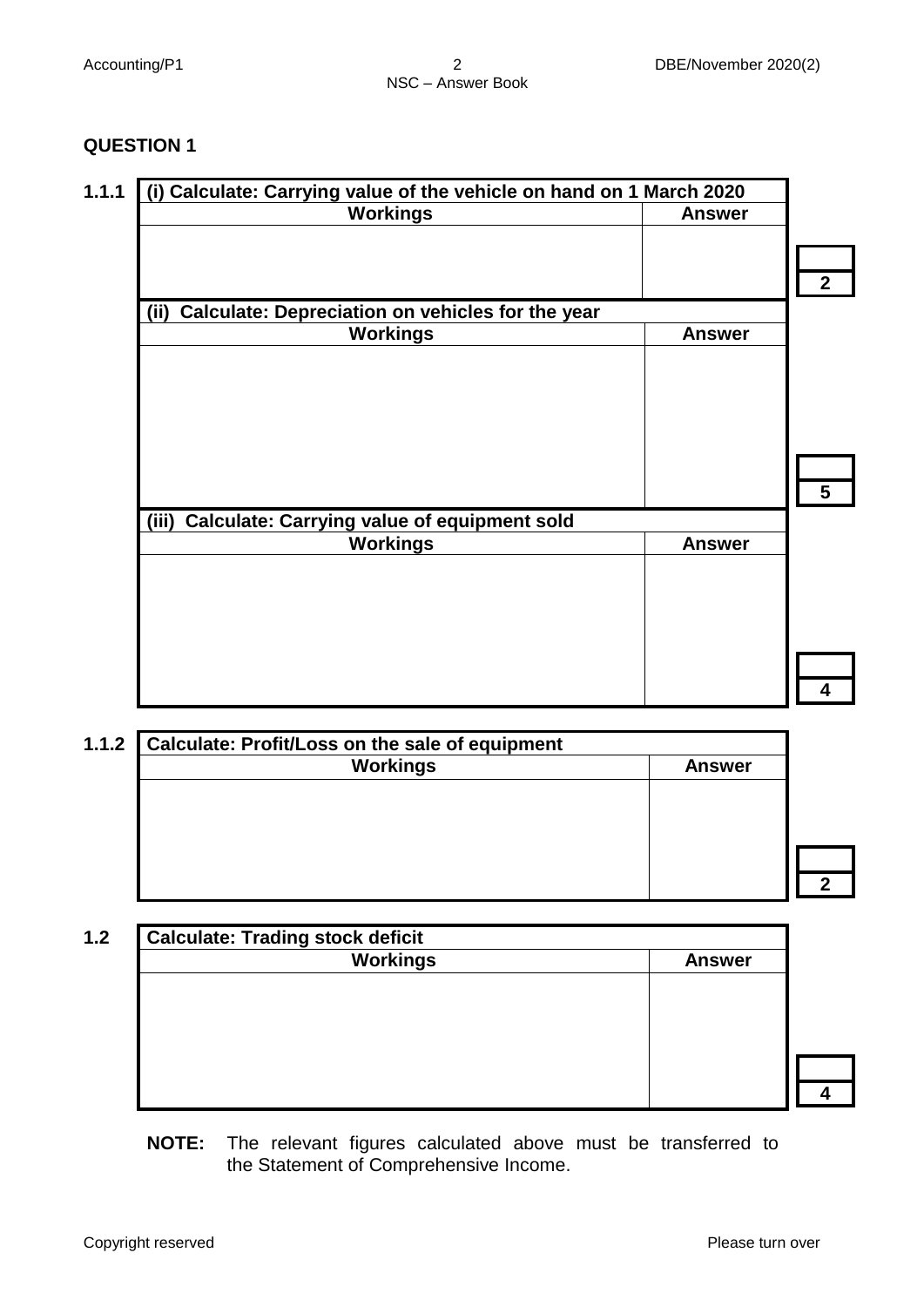#### **1.3 STATEMENT OF COMPREHENSIVE INCOME FOR THE YEAR ENDED 28 FEBRUARY 2021**

| <b>Sales</b>                   |           |
|--------------------------------|-----------|
| <b>Cost of sales</b>           | (6966000) |
|                                |           |
| <b>Other income</b>            |           |
|                                |           |
|                                |           |
|                                |           |
| <b>Gross operating profit</b>  |           |
| <b>Operating expenses</b>      |           |
| <b>Salaries and wages</b>      | 1 468 120 |
| <b>Depreciation</b>            |           |
|                                |           |
|                                |           |
|                                |           |
|                                |           |
|                                |           |
| <b>Sundry expenses</b>         | 452 310   |
|                                |           |
| <b>Operating profit</b>        |           |
|                                |           |
| Profit before interest expense |           |
| <b>Interest expense</b>        |           |
| Net profit before tax          |           |
|                                |           |
| Net profit after tax           | 1 054 000 |

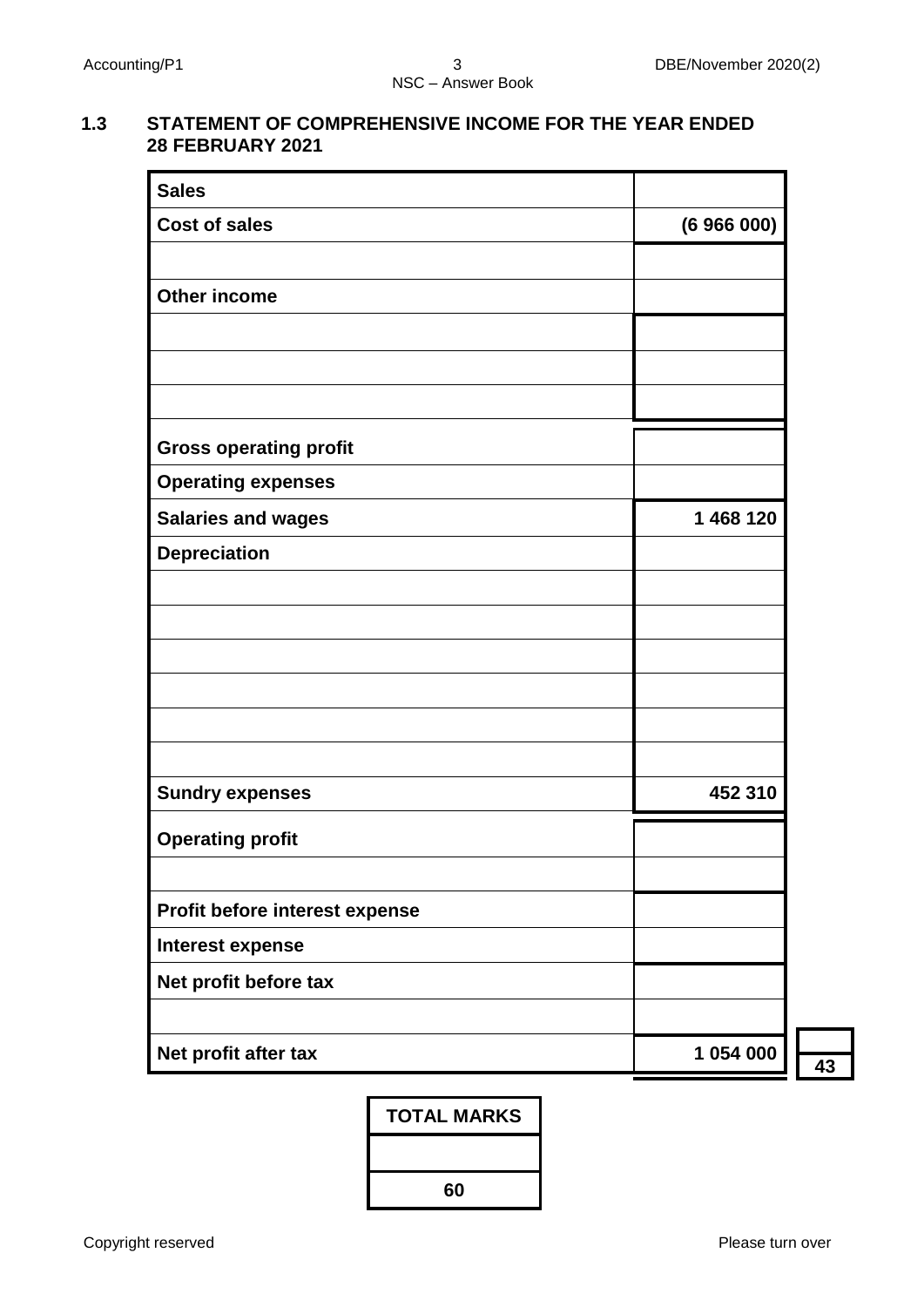# **QUESTION 2**

| v. | I |
|----|---|
|    |   |

| 2.1.1 |  |  |
|-------|--|--|
| 2.1.2 |  |  |
| 2.1.3 |  |  |

### **2.2 USANDA LIMITED**

| 2.2.1 | <b>Calculate: Income tax paid</b> |               |  |
|-------|-----------------------------------|---------------|--|
|       | <b>Workings</b>                   | <b>Answer</b> |  |
|       |                                   |               |  |
|       |                                   |               |  |
|       |                                   |               |  |
|       |                                   |               |  |
|       |                                   |               |  |
|       | <b>Calculate: Dividends paid</b>  |               |  |
|       | <b>Workings</b>                   | <b>Answer</b> |  |
|       |                                   |               |  |
|       |                                   |               |  |
|       |                                   |               |  |
|       |                                   |               |  |
|       |                                   |               |  |

| 2.2.2 | CASH EFFECTS OF FINANCING ACTIVITIES |  |
|-------|--------------------------------------|--|
|       |                                      |  |
|       |                                      |  |
|       |                                      |  |

| NET CHANGE IN CASH AND CASH EQUIVALENTS |  |  |
|-----------------------------------------|--|--|
| Cash (opening balance)                  |  |  |
| <b>Cash (closing balance)</b>           |  |  |
|                                         |  |  |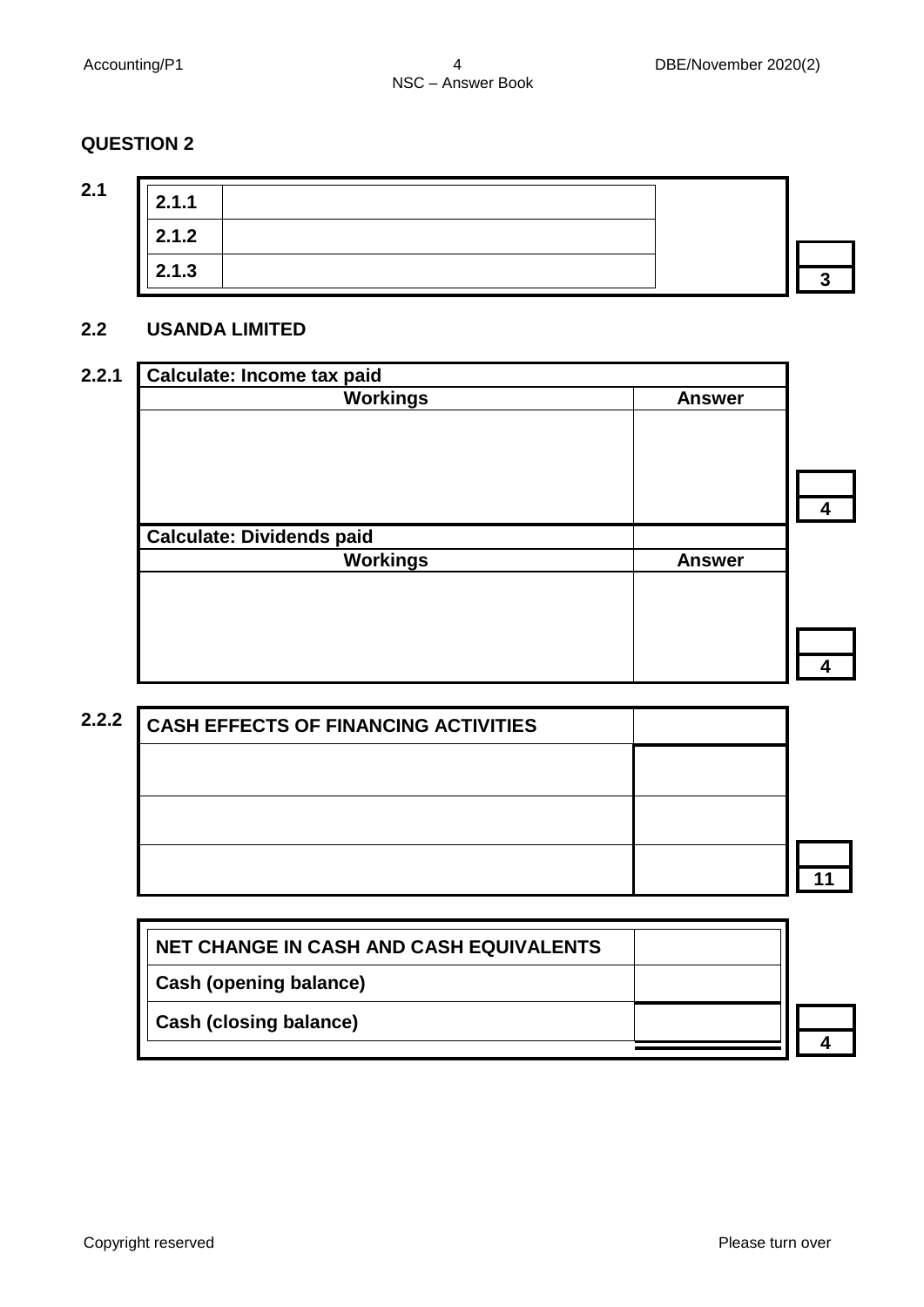# **2.2.3 Calculate financial indicators for the year ended 28 February 2021:**

| % operating profit on sales                      |               |                |
|--------------------------------------------------|---------------|----------------|
| <b>Workings</b>                                  | <b>Answer</b> |                |
|                                                  |               |                |
|                                                  |               |                |
|                                                  |               |                |
|                                                  |               | $\overline{2}$ |
| Acid-test ratio                                  |               |                |
| <b>Workings</b>                                  | <b>Answer</b> |                |
|                                                  |               |                |
|                                                  |               |                |
|                                                  |               |                |
|                                                  |               |                |
|                                                  |               |                |
|                                                  |               | 4              |
| % return on average shareholders' equity (ROSHE) |               |                |
| <b>Workings</b>                                  | <b>Answer</b> |                |
|                                                  |               |                |
|                                                  |               |                |
|                                                  |               |                |
|                                                  |               | 4              |
| Dividend payout rate (%)                         |               |                |
| <b>Workings</b>                                  | <b>Answer</b> |                |
|                                                  |               |                |
|                                                  |               |                |
|                                                  |               |                |
|                                                  |               |                |
|                                                  |               |                |
|                                                  |               | 4              |

| TOTAL MARKS |
|-------------|
|             |
| 40          |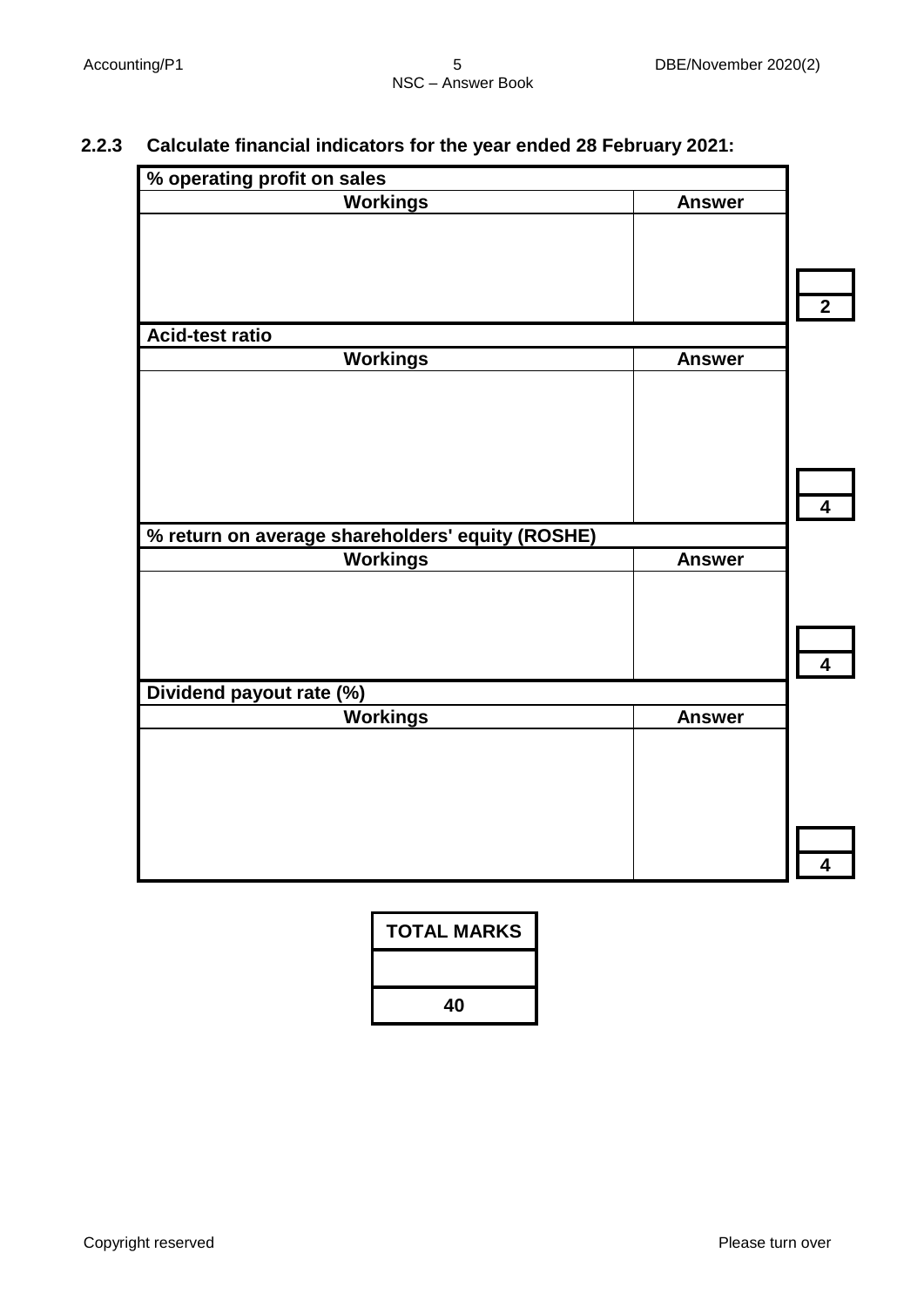**4**

**2**

**4**

**3**

## **QUESTION 3**

**3.1**

| 3.1.1 |  |
|-------|--|
| 3.1.2 |  |
| 3.1.3 |  |
| 3.1.4 |  |

### **3.2 SCI-FI GEEKS LTD**

| 3.2.1 | The directors are satisfied with the improvement in the current ratio<br>and the acid-test ratio. Explain why you would disagree with them.<br>Quote TWO financial indicators in your response. |  |
|-------|-------------------------------------------------------------------------------------------------------------------------------------------------------------------------------------------------|--|
|       |                                                                                                                                                                                                 |  |
|       |                                                                                                                                                                                                 |  |
| 3.2.2 | Comment on the dividend per share over the two years. Quote figures.                                                                                                                            |  |

**Explain the change in the dividend payout rate. Quote figures.**

**Give a reason for this change.**

**A shareholder felt that they should be satisfied with the dividends they received as it is better than last year. Explain why you agree with him. Quote figures.**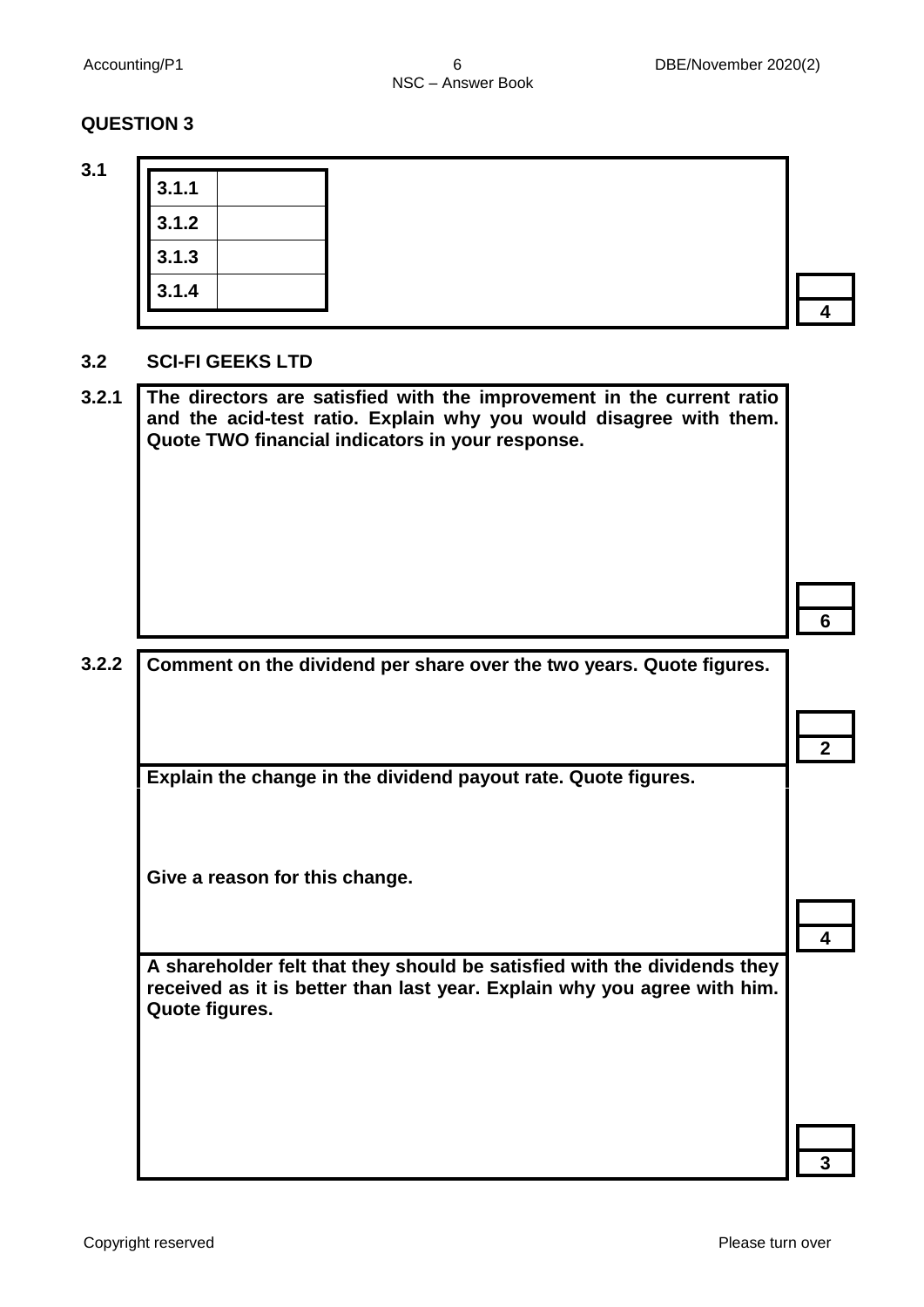**3.2.3 Comment on the risk and gearing for both years. Quote TWO financial indicators (with figures).**

**6**

**3.2.4 Existing shareholders are dissatisfied that the new shares issued on 1 April 2020 were sold to the CEO, Ida Shark. Give TWO reasons why you consider their feelings to be justified. Quote figures.**

**6**

**3.2.5 The Cash Flow Statement reflected a positive change in R980 000. Provide TWO points why this should still be a concern to directors. Quote figures.** 

**4**

| <b>TOTAL MARKS</b> |
|--------------------|
|                    |
| 35                 |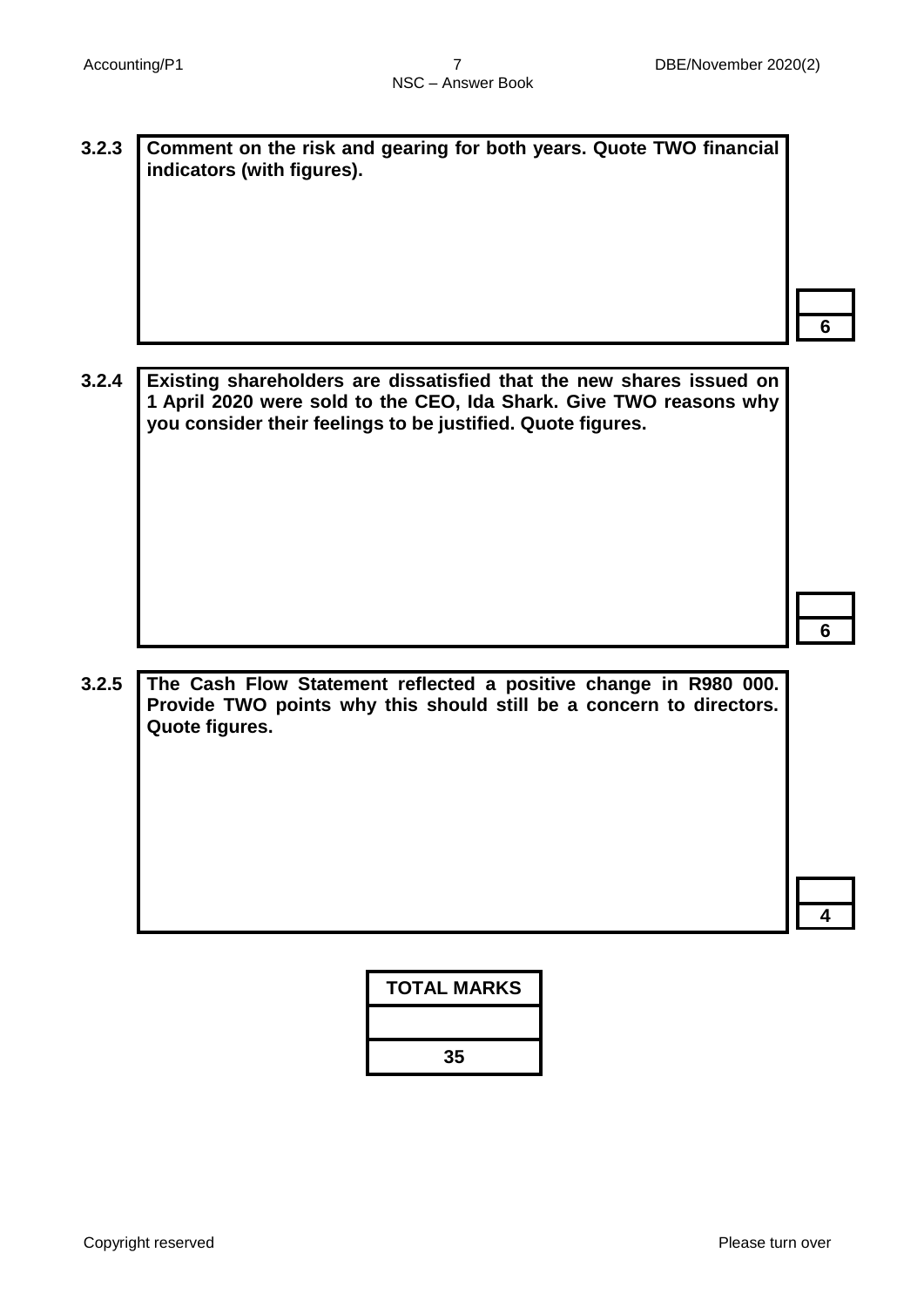**4**

**4**

#### **QUESTION 4**

| 4.1 |  | company. Provide TWO points. |  |  |  | Explain why a qualified audit report is not a good reflection of a |  |
|-----|--|------------------------------|--|--|--|--------------------------------------------------------------------|--|
|     |  |                              |  |  |  |                                                                    |  |
|     |  |                              |  |  |  |                                                                    |  |
|     |  |                              |  |  |  |                                                                    |  |

**4.2 Explain why it is important for a company to include non-executive as well as executive directors on the Board of Directors.**

**4.3 According to the Companies Act, 2008 (Act 11 of 2008), a company must have a Remunerations Committee.** 

**Explain the role/responsibility of this committee and give a reason why this committee is necessary.**

**EXPLANATION:**

**REASON:**

c

**3**